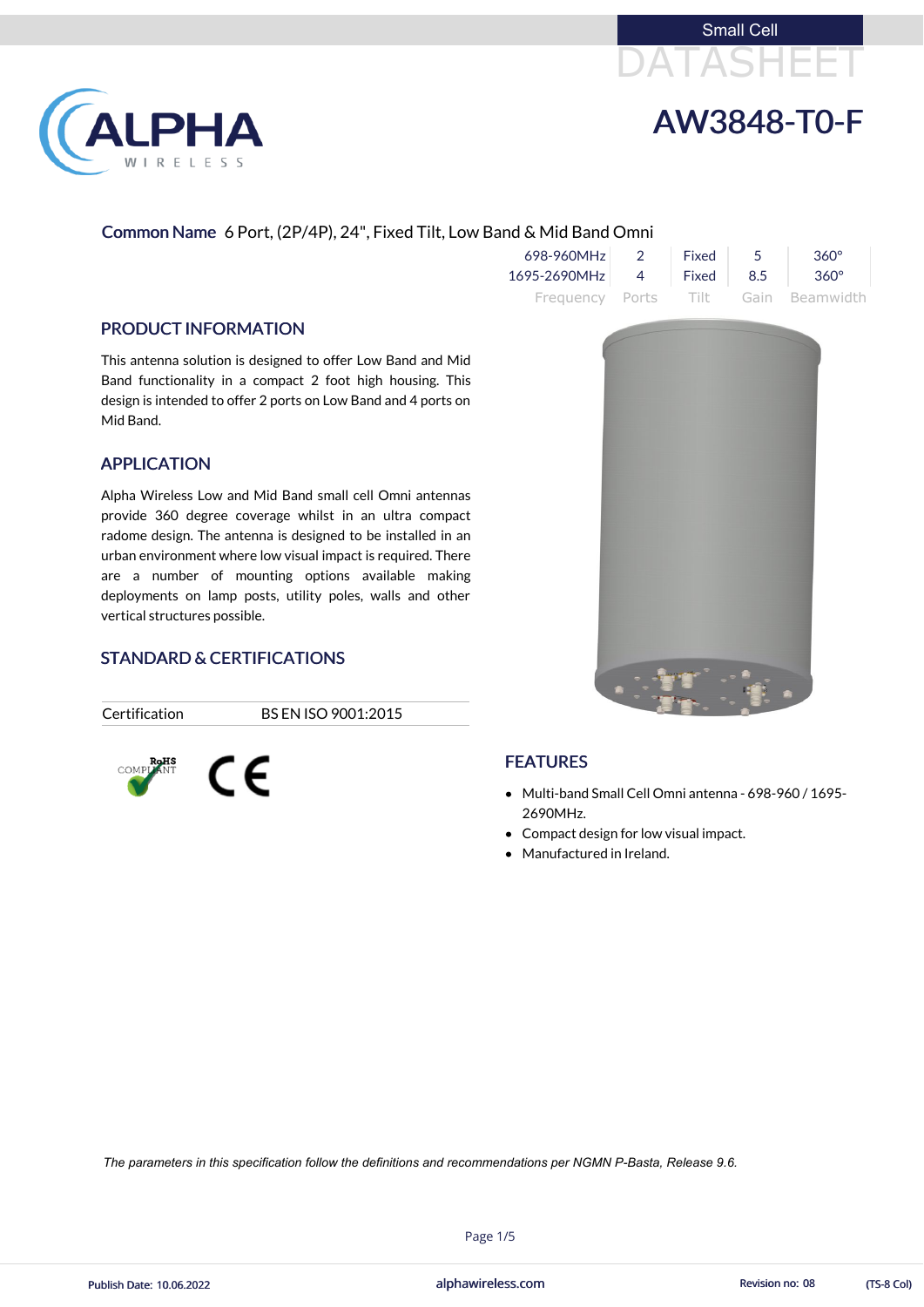Small Cell



AW3848-T0-F

# TECHNICAL SPECIFICATION

| <b>Electrical Specifications</b>     |               | Low Band                     |                              |                              | Mid Band                     |                              |                              |                              |                              |
|--------------------------------------|---------------|------------------------------|------------------------------|------------------------------|------------------------------|------------------------------|------------------------------|------------------------------|------------------------------|
| Frequency Range per Input            | <b>MHz</b>    | 698-755                      | 755-820                      | 820-890                      | 890-960                      | 1695-1995                    | 1920-2170                    | 2170-2500                    | 2500-2690                    |
| Polarisation                         |               |                              | +/-45° Slant Linear          |                              |                              |                              |                              |                              |                              |
| Gain Basta                           | dBi           | $4.5 \pm 0.5$                | $4.6 \pm 0.5$                | $4.6 \pm 0.5$                | $4.7 \pm 0.5$                | $6.8 \pm 0.5$                | $7.8 \pm 0.5$                | $7.5 \pm 0.5$                | $8.0 \pm 0.5$                |
| <b>Gain Max</b>                      | dBi           | 5.0                          | 5.1                          | 5.1                          | 5.2                          | 7.8                          | 8.3                          | 8.0                          | 8.5                          |
| Azimuth Beamwidth                    | Degree        | $360^\circ$                  | $360^\circ$                  | $360^\circ$                  | $360^\circ$                  | $360^\circ$                  | $360^\circ$                  | $360^\circ$                  | $360^\circ$                  |
| <b>Elevation Beamwidth</b>           | Degree        | $40^{\circ}$ +/- $5^{\circ}$ | $38^{\circ}$ +/- $5^{\circ}$ | $35^{\circ}$ +/- $5^{\circ}$ | $32^{\circ}$ +/- $5^{\circ}$ | $19^{\circ}$ +/- $2^{\circ}$ | $17^{\circ}$ +/- $2^{\circ}$ | $15^{\circ}$ +/- $2^{\circ}$ | $13^{\circ}$ +/- $2^{\circ}$ |
| <b>Electrical Downtilt</b>           | Degree        | $T2^{\circ}$                 | $T2^{\circ}$                 | $T2^{\circ}$                 | $T2^{\circ}$                 | $T2^{\circ}$                 | $T2^{\circ}$                 | $T2^{\circ}$                 | $T2^{\circ}$                 |
| <b>Electrical Downtilt Deviation</b> | Degree $\leq$ | $5^{\circ}$                  | $5^\circ$                    | $5^{\circ}$                  | $5^\circ$                    | $1.5^\circ$                  | $1.5^\circ$                  | $1.5^\circ$                  | $1.5^\circ$                  |
| Impedance                            | Ohms          | 50                           | 50                           | 50                           | 50                           | 50                           | 50                           | 50                           | 50                           |
| <b>VSWR</b>                          | NA <          | 1.5                          | 1.5                          | 1.5                          | 1.5                          | 1.5                          | 1.5                          | 1.5                          | 1.5                          |
| <b>Return Loss</b>                   | dB >          | 14                           | 14                           | 14                           | 14                           | 14                           | 14                           | 14                           | 14                           |
| Isolation                            | dB >          | 23                           | 23                           | 23                           | 23                           | 22                           | 22                           | 22                           | 22                           |
| Passive Intermodulation              | dBc <         | $-150$                       | $-150$                       | $-150$                       | $-150$                       | $-150$                       | $-150$                       | $-150$                       | $-150$                       |
| <b>Cross Polar Discrimination</b>    | dB >          | 16                           | 16                           | 16                           | 16                           | 16                           | 16                           | 16                           | 16                           |
| Maximum Effective Power Per          | W             | 100                          | 100                          | 100                          | 100                          | 250                          | 250                          | 250                          | 250                          |
| Port<br>Maximum total input power    | W             |                              |                              |                              |                              | 1200                         |                              |                              |                              |

# Representative Pattern Files







alphawireless.com

### Page 2/5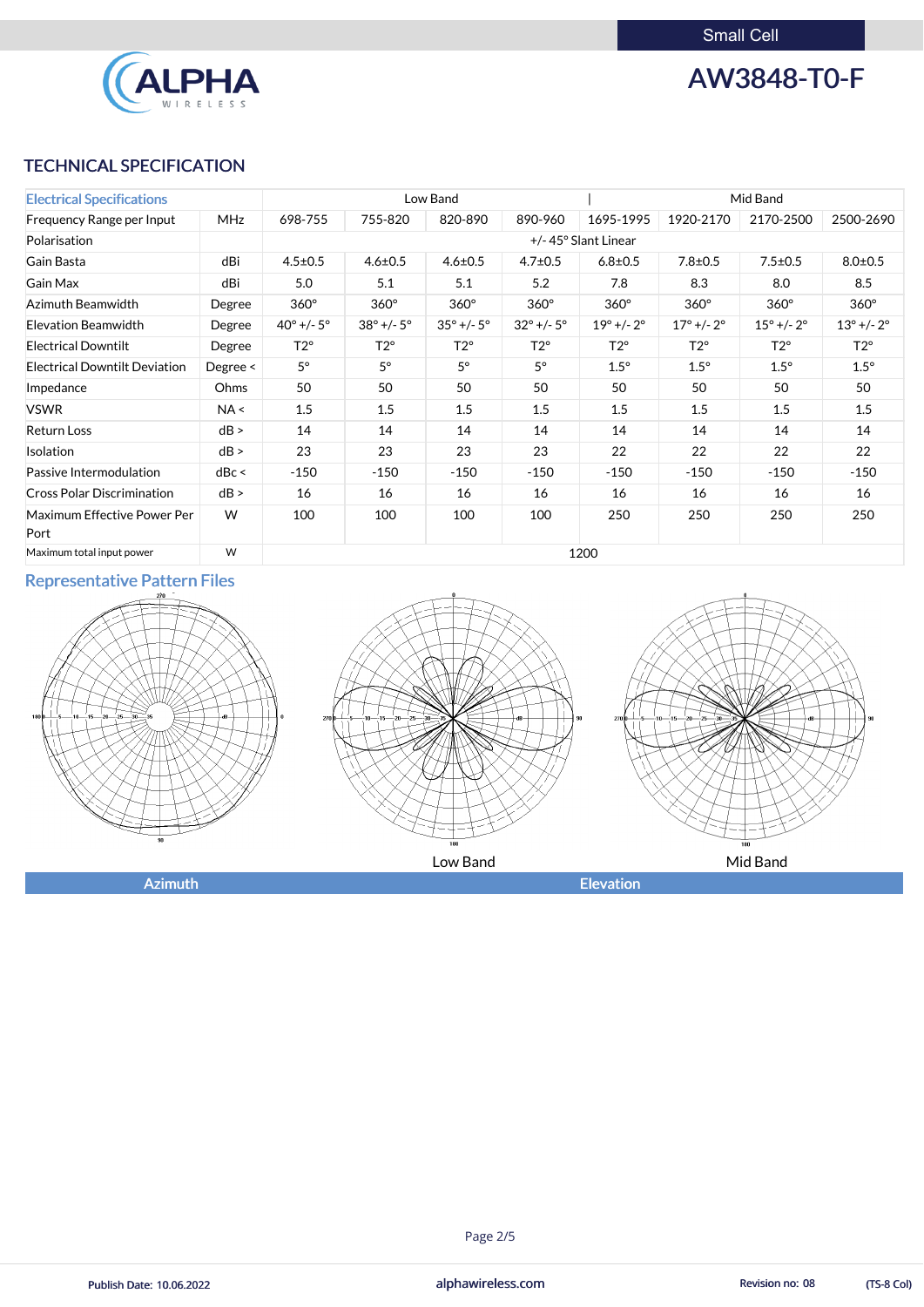

# AW3848-T0-F

# TECHNICAL SPECIFICATION

# Mechanical Specifications

| <b>Dimensions</b>                               | $mm$ (in)                | $610(24) \times 365(14.3)$ - (LxD) |
|-------------------------------------------------|--------------------------|------------------------------------|
| Packing Size (LxWxD)                            | $mm$ (in)                | 685 (27) x 448 (17.6) x 448 (17.6) |
| Net Weight (antenna)                            | kg (lb)                  | 7.7(17)                            |
| Net Weight (mount)                              | kg (lb)                  | 5.9(13)                            |
| Shipping Weight                                 | kg (lb)                  | 15.6 (34.4)                        |
| Connector Type (Female)                         | -                        | $4.3 - 10$                         |
| <b>Connector Position</b>                       | $\overline{\phantom{a}}$ | <b>Bottom</b>                      |
| <b>Connector Quantity</b>                       |                          | 6 (2P Low Band, 4P Mid Band)       |
| Windload Frontal (at Rated Wind Speed: 150km/h) | $N$ (lbf)                | 180 (40)                           |
| Windload Lateral (at Rated Wind Speed: 150km/h) | $N$ (lbf)                | 180 (40)                           |
| <b>Survival Wind Speed</b>                      | $km/h$ (mph)             | 200 (125)                          |
| <b>Radome Material</b>                          |                          | ASA capped ABS                     |
| Radome Colour                                   | <b>RAL</b>               | 7035 (light grey)                  |
| <b>Product Compliance Environmental</b>         |                          | <b>RoHS</b>                        |
| <b>Lightning Protection</b>                     |                          | DC Grounded                        |
| Cold Temperature Survival                       | Celsius (Fahrenheit)     | $-40(-40)$                         |
| Hot Temperature Survival                        | Celsius (Fahrenheit)     | 70 (158)                           |

# Array Layout and RET Information

| Y <sub>1</sub> | R <sub>1</sub> | Y <sub>2</sub> |
|----------------|----------------|----------------|
|----------------|----------------|----------------|

| Array | <b>Frequency MHz</b> | Ports   |  |
|-------|----------------------|---------|--|
| R1    | 698 - 960            | $1 - 2$ |  |
| Υ1    | 1695 - 2690          | $3 - 4$ |  |
|       | 1695 - 2690          | 5 - 6   |  |

Note: Coloured box sizes do not represent antenna sizes.

alphawireless.com

### Page 3/5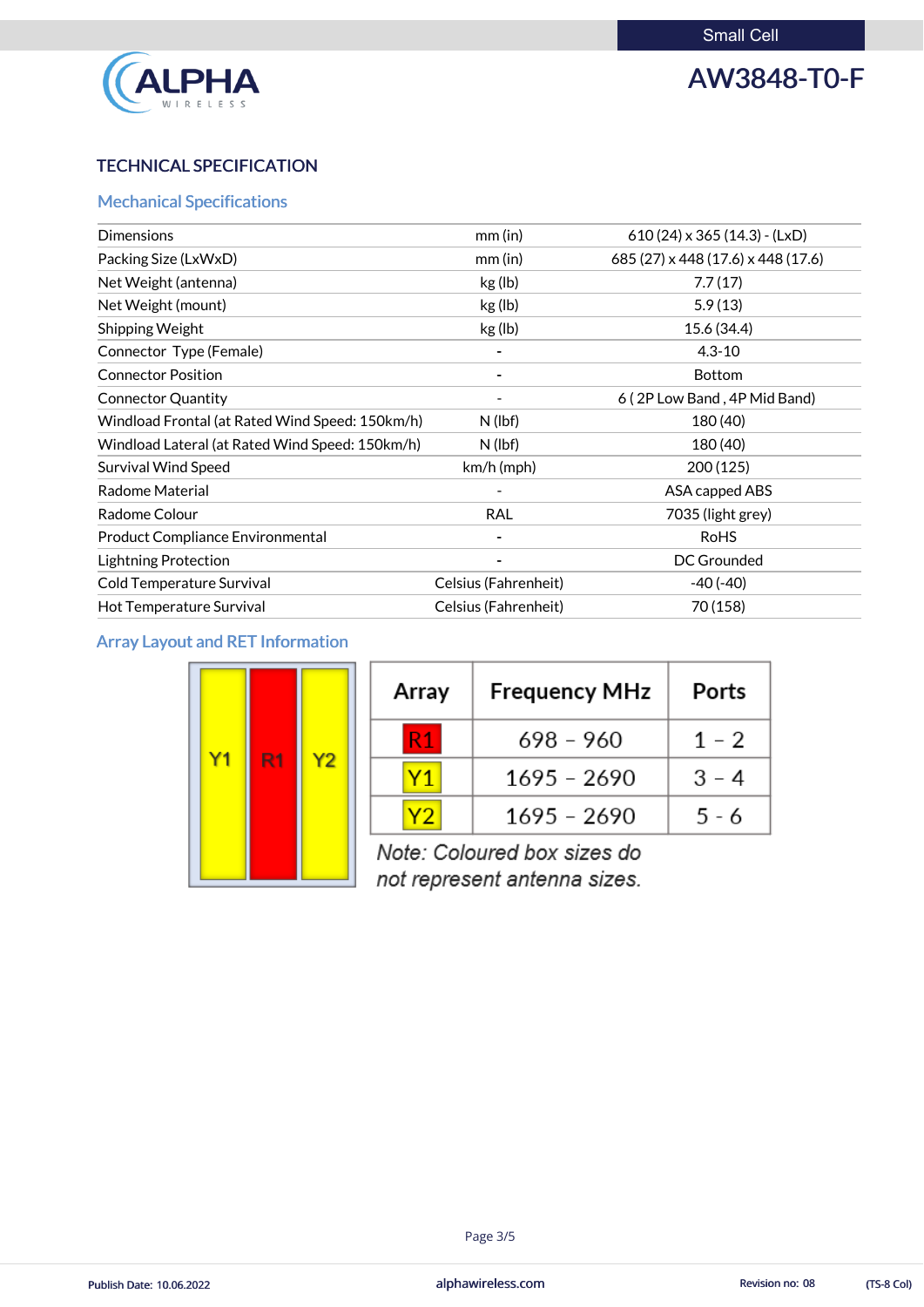Small Cell



# AW3848-T0-F

# TECHNICAL SPECIFICATION

Mechanical Illustration



### Page 4/5